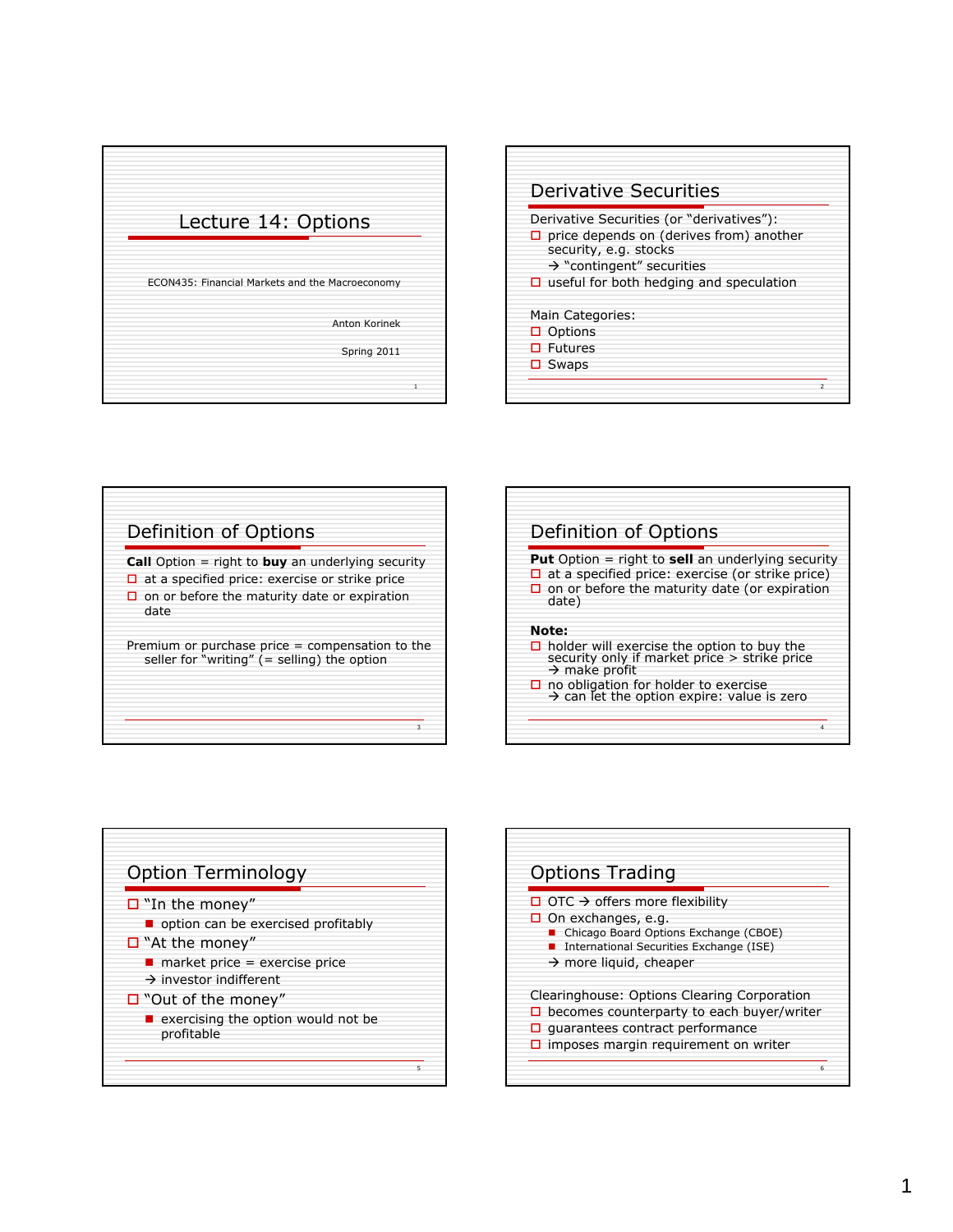



| $S_T$ = Stock Price              |  |
|----------------------------------|--|
| $X = Exercise Price$             |  |
| Payoff to holder of call option: |  |
| $S_T - X$ if $S_T > X$           |  |
| if $S_{\tau} \leq X$<br>$\Omega$ |  |
| Cost to writer of call option:   |  |
| $-(S_T - X)$ if $S_T > X$        |  |
| if $S_T \leq X$<br>O             |  |

| <b>Option Premium</b>                                                                                              |    |
|--------------------------------------------------------------------------------------------------------------------|----|
| Buyer needs to compensate writer of option<br>by paying a premium (purchase price)                                 |    |
| $\rightarrow$ Total profit for holder: payoff - premium<br>$\rightarrow$ Total profit for writer: premium – payoff |    |
| Example: Call option on Apple shares<br>$\Box$ Strike price: \$100<br>$\Box$ Premium: \$14                         |    |
|                                                                                                                    | 10 |



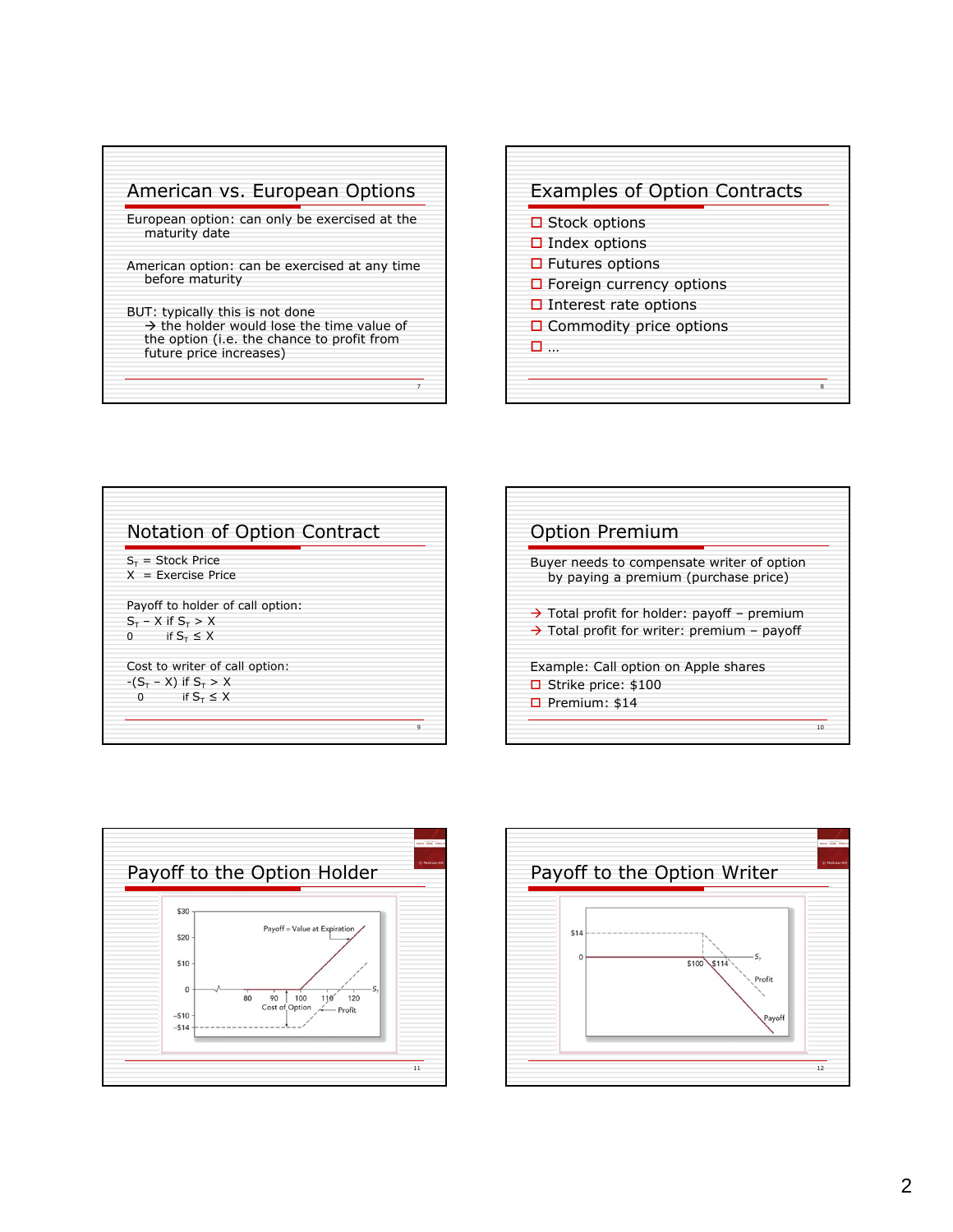